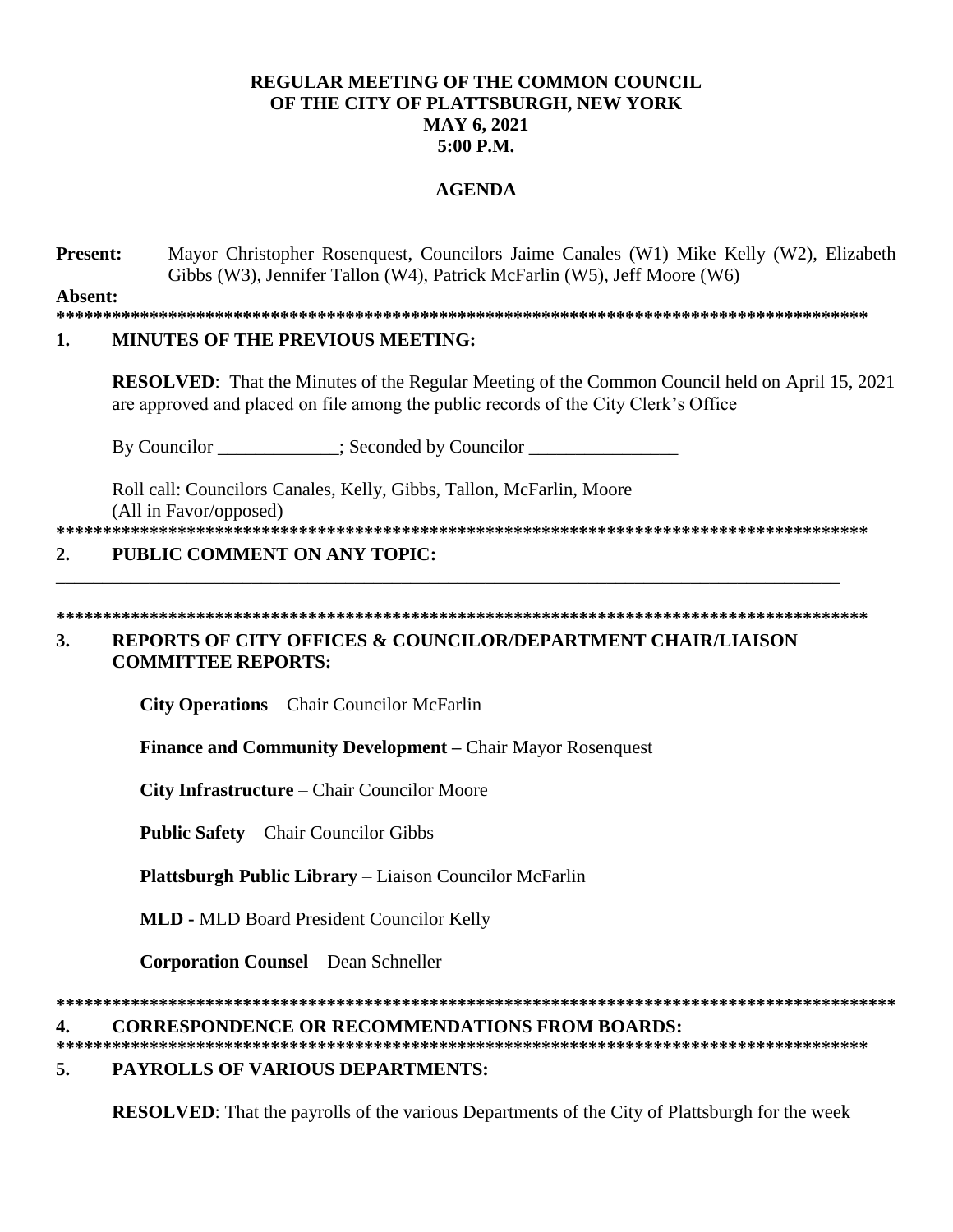ending May 5, 2021 in the amount of  $\$\$  are authorized and allowed and the Mayor and the City Clerk are hereby empowered and directed to sign warrants drawn on the City Chamberlain for the payment thereof.

By Councilor \_\_\_\_\_\_\_\_\_\_\_\_; Seconded by Councilor \_\_\_\_\_\_\_\_

Roll call: Councilors Canales, Kelly, Gibbs, Tallon, McFarlin, Moore (All in Favor/opposed)

#### **AUDIT OF CLAIMS:** 6.

**RESOLVED:** That the bills Audited by the Common Council for the week ending May 7, 2021 in the amount of \$ are authorized and allowed and the Mayor and City Clerk are hereby authorized and directed to sign warrants drawn on the City Chamberlain for the payment thereof.

By Councilor \_\_\_\_\_\_\_\_\_\_\_\_; Seconded by Councilor \_\_\_\_\_\_\_\_\_\_\_\_\_\_\_\_\_\_\_\_\_\_\_\_\_\_\_\_\_\_\_

Roll call: Councilors Canales, Kelly, Gibbs, Tallon, McFarlin, Moore (All in Favor/opposed) 

#### 7. **OTHER ITEMS:**

**7.81 Introduction of Local Law P-3 of 2021.** A local law adding Sub-Section "I. Areas where parking permits required." to Chapter 340-7 "Parking Restrictions in certain places." to the City Code of the City of Plattsburgh.

Public Hearing Date set by Mayor: 

The Public Safety Committee requested Resolutions #7.82-7.83 be placed on the agenda.

## 7.82 Approving Building and Zoning Department Permit Fee Schedule Revision and Update

By Councilor : Seconded by Councilor

Discussion:

Roll call: Councilors Canales, Kelly, Gibbs, Tallon, McFarlin, Moore

**ACTION TAKEN:** Adopted Defeated Withdrawn Tabled

Follow up Action:

## 7.83 Approval of Plan Oversight Committee for Governor's Executive Order 203

By Councilor \_\_\_\_\_\_\_\_\_\_\_\_; Seconded by Councilor \_\_\_\_\_\_\_\_\_\_\_\_\_\_\_\_\_\_\_\_\_\_\_\_\_\_\_\_\_\_\_

Discussion: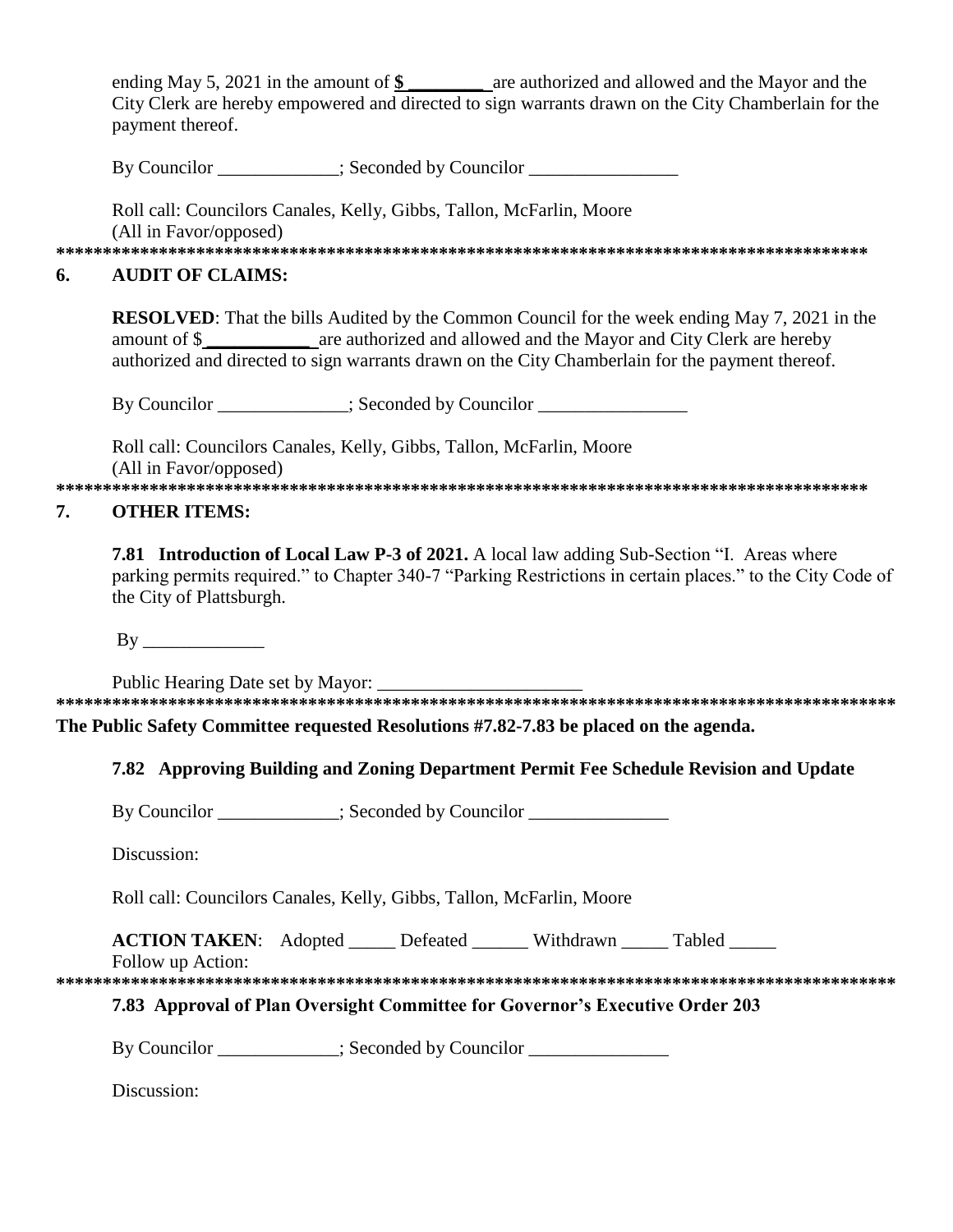Roll call: Councilors Canales, Kelly, Gibbs, Tallon, McFarlin, Moore

| <b>ACTION TAKEN:</b> Adopted _____ Defeated ______ Withdrawn _____ Tabled _____<br>Follow up Action:                            |  |  |  |
|---------------------------------------------------------------------------------------------------------------------------------|--|--|--|
|                                                                                                                                 |  |  |  |
| The Public Safety Committee was polled on Resolution #7.84 on April 27, 2021                                                    |  |  |  |
| 7.84 Approval of addition to Capital project H5110.79 "2021 Equipment Purchase" - a light duty<br>truck for the Fire Department |  |  |  |
| By Councilor ___________; Seconded by Councilor _______________                                                                 |  |  |  |
| Discussion:                                                                                                                     |  |  |  |
| Roll call: Councilors Canales, Kelly, Gibbs, Tallon, McFarlin, Moore                                                            |  |  |  |
| <b>ACTION TAKEN:</b> Adopted _____ Defeated ______ Withdrawn _____ Tabled _____<br>Follow up Action:                            |  |  |  |
|                                                                                                                                 |  |  |  |
| The Infrastructure Committee requested Resolutions #7.85-7.100 be placed on the agenda.                                         |  |  |  |
| 7.85 Authorizing revising Capital project H5110.77 – Street resurfacing                                                         |  |  |  |
| By Councilor ___________; Seconded by Councilor _______________                                                                 |  |  |  |
| Discussion:                                                                                                                     |  |  |  |
| Roll call: Councilors Canales, Kelly, Gibbs, Tallon, McFarlin, Moore                                                            |  |  |  |
| <b>ACTION TAKEN:</b> Adopted _____ Defeated ______ Withdrawn _____ Tabled _____<br>Follow up Action:                            |  |  |  |
|                                                                                                                                 |  |  |  |
| 7.86 Authorizing Budget Adjustment for Temporary Office Staff                                                                   |  |  |  |
| By Councilor ___________; Seconded by Councilor _______________                                                                 |  |  |  |
| Discussion:                                                                                                                     |  |  |  |
| Roll call: Councilors Canales, Kelly, Gibbs, Tallon, McFarlin, Moore                                                            |  |  |  |
| <b>ACTION TAKEN:</b> Adopted _____ Defeated ______ Withdrawn _____ Tabled _____<br>Follow up Action:                            |  |  |  |
| 7.87 Authorizing Budget Adjustment to General Fund Municipal Buildings Capital outlay                                           |  |  |  |
|                                                                                                                                 |  |  |  |
| By Councilor ___________; Seconded by Councilor _______________                                                                 |  |  |  |
| Discussion:                                                                                                                     |  |  |  |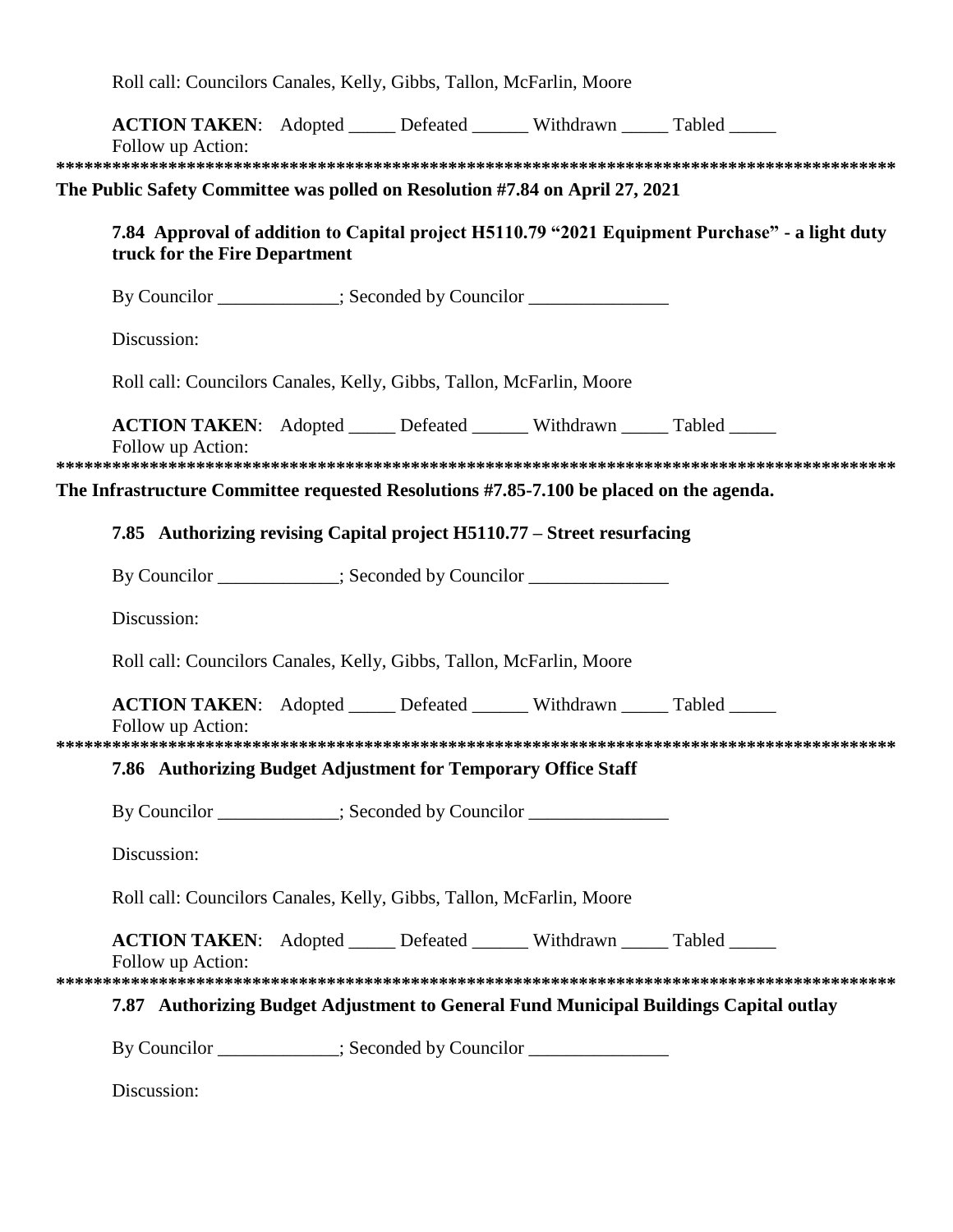Roll call: Councilors Canales, Kelly, Gibbs, Tallon, McFarlin, Moore

|                                                            | <b>ACTION TAKEN:</b> Adopted _____ Defeated ______ Withdrawn _____ Tabled _____<br>Follow up Action:   |  |  |  |                                                                                           |  |  |
|------------------------------------------------------------|--------------------------------------------------------------------------------------------------------|--|--|--|-------------------------------------------------------------------------------------------|--|--|
|                                                            |                                                                                                        |  |  |  |                                                                                           |  |  |
|                                                            | Project.                                                                                               |  |  |  | 7.88 Authorizing award of the construction phase of the Riley Avenue Extension Water Line |  |  |
|                                                            | By Councilor ___________; Seconded by Councilor _______________                                        |  |  |  |                                                                                           |  |  |
|                                                            | Discussion:                                                                                            |  |  |  |                                                                                           |  |  |
|                                                            | Roll call: Councilors Canales, Kelly, Gibbs, Tallon, McFarlin, Moore                                   |  |  |  |                                                                                           |  |  |
|                                                            | ACTION TAKEN: Adopted _____ Defeated ______ Withdrawn _____ Tabled _____<br>Follow up Action:          |  |  |  |                                                                                           |  |  |
|                                                            | 7.89 Authorizing Bond Issuance to pay for Infrastructure Improvements                                  |  |  |  |                                                                                           |  |  |
|                                                            | By Councilor ___________; Seconded by Councilor _______________                                        |  |  |  |                                                                                           |  |  |
|                                                            | Discussion:                                                                                            |  |  |  |                                                                                           |  |  |
|                                                            | Roll call: Councilors Canales, Kelly, Gibbs, Tallon, McFarlin, Moore                                   |  |  |  |                                                                                           |  |  |
|                                                            | <b>ACTION TAKEN:</b> Adopted ______ Defeated _______ Withdrawn _____ Tabled _____<br>Follow up Action: |  |  |  |                                                                                           |  |  |
|                                                            | 7.90 Authorizing Street closure – Brinkerhoff (Marion to Margaret)                                     |  |  |  |                                                                                           |  |  |
|                                                            | By Councilor ___________; Seconded by Councilor ______________                                         |  |  |  |                                                                                           |  |  |
|                                                            | Discussion:                                                                                            |  |  |  |                                                                                           |  |  |
|                                                            | Roll call: Councilors Canales, Kelly, Gibbs, Tallon, McFarlin, Moore                                   |  |  |  |                                                                                           |  |  |
|                                                            | <b>ACTION TAKEN:</b> Adopted ______ Defeated _______ Withdrawn _____ Tabled _____<br>Follow up Action: |  |  |  |                                                                                           |  |  |
| 7.91 Authorizing Right of Entry property license agreement |                                                                                                        |  |  |  |                                                                                           |  |  |
|                                                            | By Councilor ___________; Seconded by Councilor ______________                                         |  |  |  |                                                                                           |  |  |
|                                                            | Discussion:                                                                                            |  |  |  |                                                                                           |  |  |
|                                                            | Roll call: Councilors Canales, Kelly, Gibbs, Tallon, McFarlin, Moore                                   |  |  |  |                                                                                           |  |  |
|                                                            | <b>ACTION TAKEN:</b> Adopted ______ Defeated _______ Withdrawn _____ Tabled _____<br>Follow up Action: |  |  |  |                                                                                           |  |  |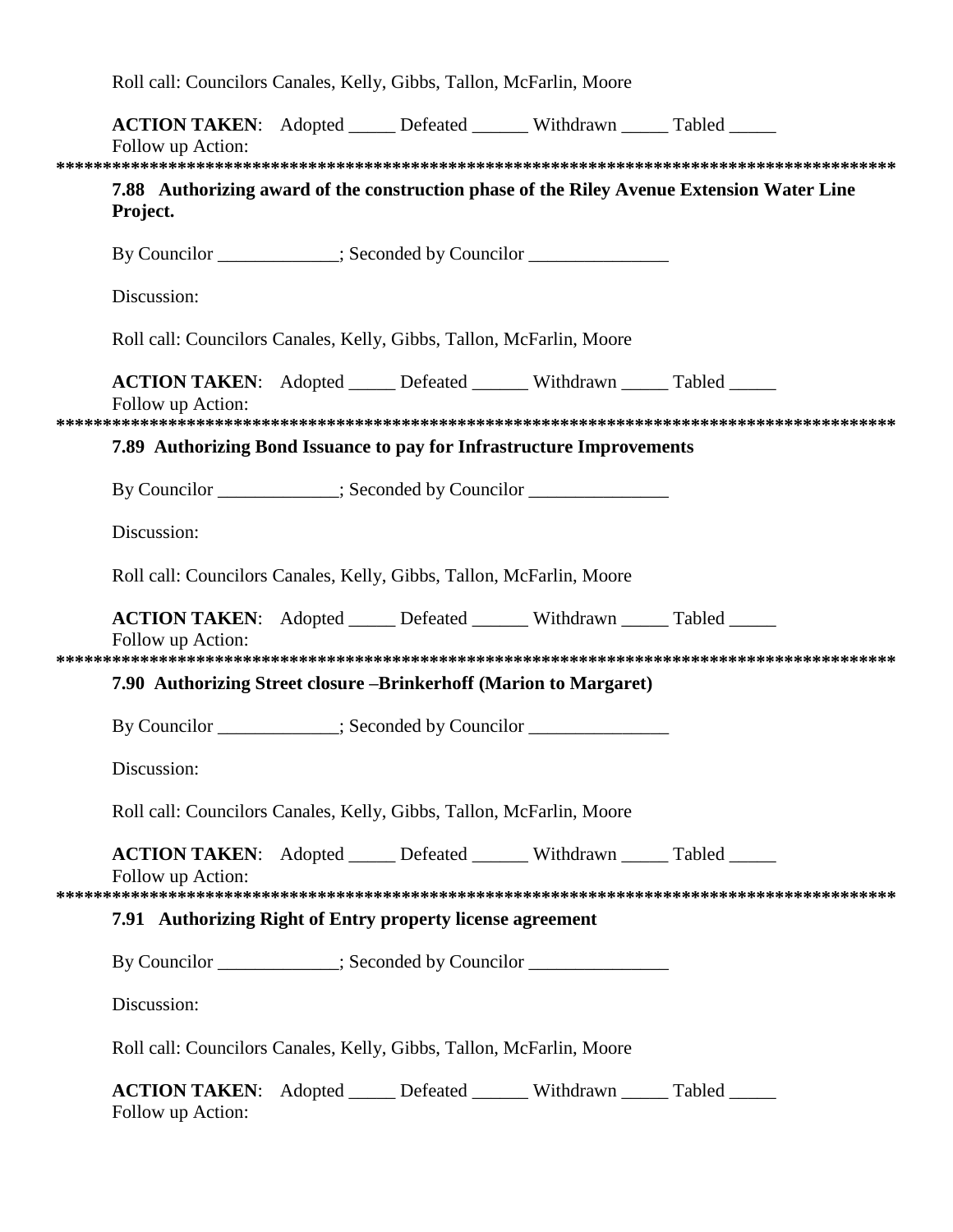|                                                                      | 7.92 Authorizing the Mayor to sign Fishing Tournament agreement                                      |  |  |  |  |  |  |
|----------------------------------------------------------------------|------------------------------------------------------------------------------------------------------|--|--|--|--|--|--|
|                                                                      | By Councilor ___________; Seconded by Councilor ______________                                       |  |  |  |  |  |  |
|                                                                      | Discussion:                                                                                          |  |  |  |  |  |  |
|                                                                      | Roll call: Councilors Canales, Kelly, Gibbs, Tallon, McFarlin, Moore                                 |  |  |  |  |  |  |
|                                                                      | <b>ACTION TAKEN:</b> Adopted _____ Defeated ______ Withdrawn _____ Tabled _____<br>Follow up Action: |  |  |  |  |  |  |
|                                                                      | 7.93 Authorizing Agreement with Hydrosource Associates                                               |  |  |  |  |  |  |
|                                                                      | By Councilor ___________; Seconded by Councilor ________________________________                     |  |  |  |  |  |  |
|                                                                      | Discussion:                                                                                          |  |  |  |  |  |  |
|                                                                      | Roll call: Councilors Canales, Kelly, Gibbs, Tallon, McFarlin, Moore                                 |  |  |  |  |  |  |
|                                                                      | <b>ACTION TAKEN:</b> Adopted _____ Defeated ______ Withdrawn _____ Tabled _____<br>Follow up Action: |  |  |  |  |  |  |
|                                                                      |                                                                                                      |  |  |  |  |  |  |
|                                                                      | 7.94 Authorizing Budget Adjustment – Water Fund Activated Carbon Purchase                            |  |  |  |  |  |  |
|                                                                      | By Councilor ___________; Seconded by Councilor _______________                                      |  |  |  |  |  |  |
|                                                                      | Discussion:                                                                                          |  |  |  |  |  |  |
|                                                                      | Roll call: Councilors Canales, Kelly, Gibbs, Tallon, McFarlin, Moore                                 |  |  |  |  |  |  |
|                                                                      | <b>ACTION TAKEN:</b> Adopted _____ Defeated ______ Withdrawn _____ Tabled _____<br>Follow up Action: |  |  |  |  |  |  |
|                                                                      |                                                                                                      |  |  |  |  |  |  |
|                                                                      | 7.95 Authorizing Memorandum of Understanding with Maui North                                         |  |  |  |  |  |  |
|                                                                      | By Councilor ___________; Seconded by Councilor ______________                                       |  |  |  |  |  |  |
|                                                                      | Discussion:                                                                                          |  |  |  |  |  |  |
| Roll call: Councilors Canales, Kelly, Gibbs, Tallon, McFarlin, Moore |                                                                                                      |  |  |  |  |  |  |
|                                                                      | <b>ACTION TAKEN:</b> Adopted _____ Defeated ______ Withdrawn _____ Tabled _____<br>Follow up Action: |  |  |  |  |  |  |
|                                                                      |                                                                                                      |  |  |  |  |  |  |
| 7.96 Authorizing Northern Border Regional Commission Grant           |                                                                                                      |  |  |  |  |  |  |
|                                                                      | By Councilor ___________; Seconded by Councilor ______________                                       |  |  |  |  |  |  |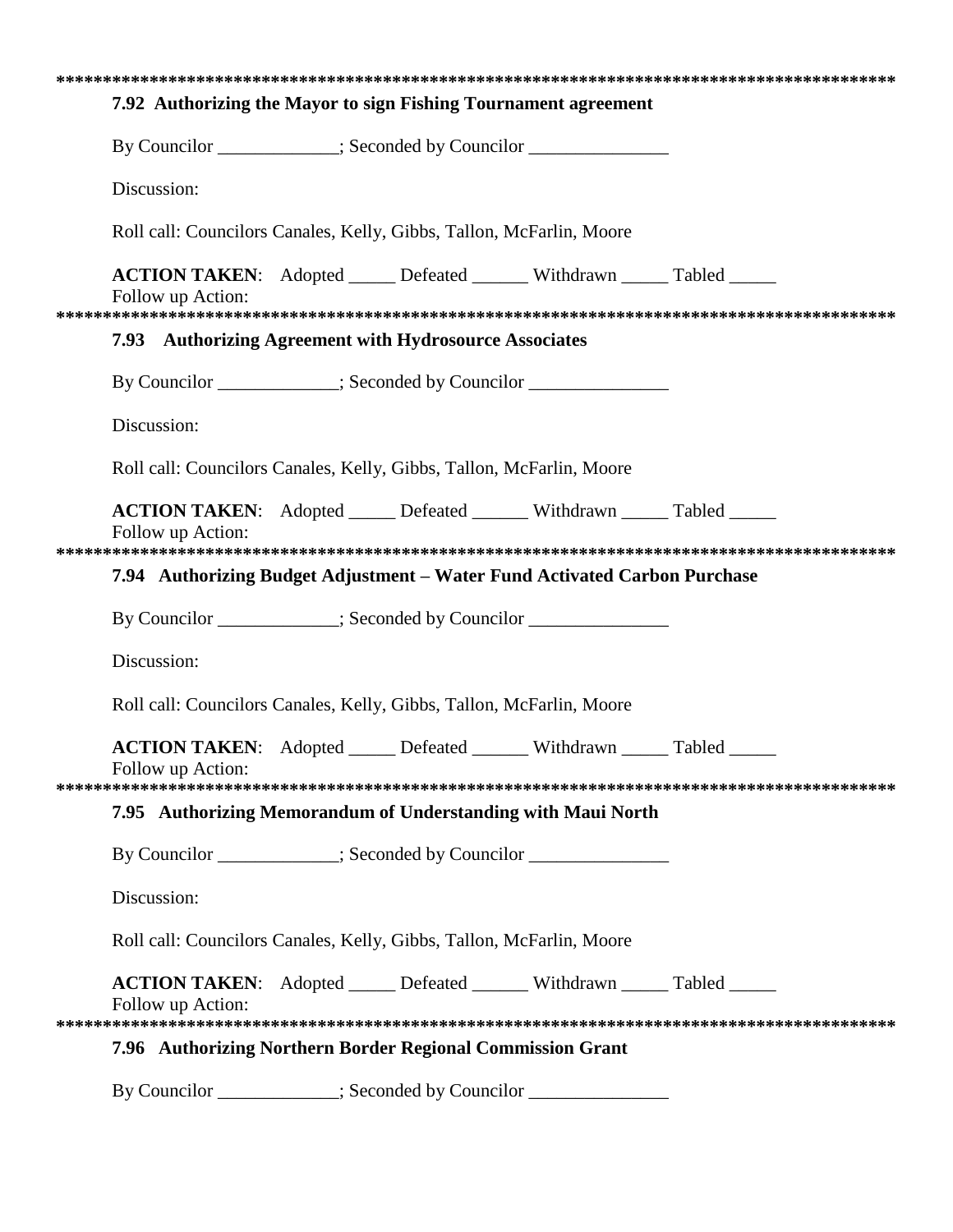Discussion:

Roll call: Councilors Canales, Kelly, Gibbs, Tallon, McFarlin, Moore

|                                                                                                        | <b>ACTION TAKEN:</b> Adopted _____ Defeated ______ Withdrawn _____ Tabled _____<br>Follow up Action: |  |  |  |  |  |  |  |
|--------------------------------------------------------------------------------------------------------|------------------------------------------------------------------------------------------------------|--|--|--|--|--|--|--|
| 7.97 Authorizing Budget Adjustment – General Fund Rec Complex (City Beach<br>Dog park)                 |                                                                                                      |  |  |  |  |  |  |  |
|                                                                                                        | By Councilor __________; Seconded by Councilor ______________                                        |  |  |  |  |  |  |  |
|                                                                                                        | Discussion:                                                                                          |  |  |  |  |  |  |  |
|                                                                                                        | Roll call: Councilors Canales, Kelly, Gibbs, Tallon, McFarlin, Moore                                 |  |  |  |  |  |  |  |
|                                                                                                        | <b>ACTION TAKEN:</b> Adopted _____ Defeated ______ Withdrawn _____ Tabled _____<br>Follow up Action: |  |  |  |  |  |  |  |
|                                                                                                        | 7.98 Approval of change orders 3.4, 5 for Farmers Market Relocation project                          |  |  |  |  |  |  |  |
|                                                                                                        | By Councilor ___________; Seconded by Councilor ______________                                       |  |  |  |  |  |  |  |
|                                                                                                        | Discussion:                                                                                          |  |  |  |  |  |  |  |
|                                                                                                        | Roll call: Councilors Canales, Kelly, Gibbs, Tallon, McFarlin, Moore                                 |  |  |  |  |  |  |  |
|                                                                                                        | <b>ACTION TAKEN:</b> Adopted _____ Defeated ______ Withdrawn _____ Tabled _____<br>Follow up Action: |  |  |  |  |  |  |  |
| 7.99 Authorizing Access Agreement with Landry Simulation for installation of Farmers Market<br>signage |                                                                                                      |  |  |  |  |  |  |  |
|                                                                                                        | By Councilor ___________; Seconded by Councilor ________________________________                     |  |  |  |  |  |  |  |
|                                                                                                        | Discussion:                                                                                          |  |  |  |  |  |  |  |
|                                                                                                        | Roll call: Councilors Canales, Kelly, Gibbs, Tallon, McFarlin, Moore                                 |  |  |  |  |  |  |  |
|                                                                                                        | <b>ACTION TAKEN:</b> Adopted _____ Defeated ______ Withdrawn _____ Tabled _____<br>Follow up Action: |  |  |  |  |  |  |  |
| 7.100 Authorizing Budget Adjustment – General Fund Rec Complex (Marina)                                |                                                                                                      |  |  |  |  |  |  |  |
|                                                                                                        | By Councilor ___________; Seconded by Councilor ______________                                       |  |  |  |  |  |  |  |
|                                                                                                        | Discussion:                                                                                          |  |  |  |  |  |  |  |

Roll call: Councilors Canales, Kelly, Gibbs, Tallon, McFarlin, Moore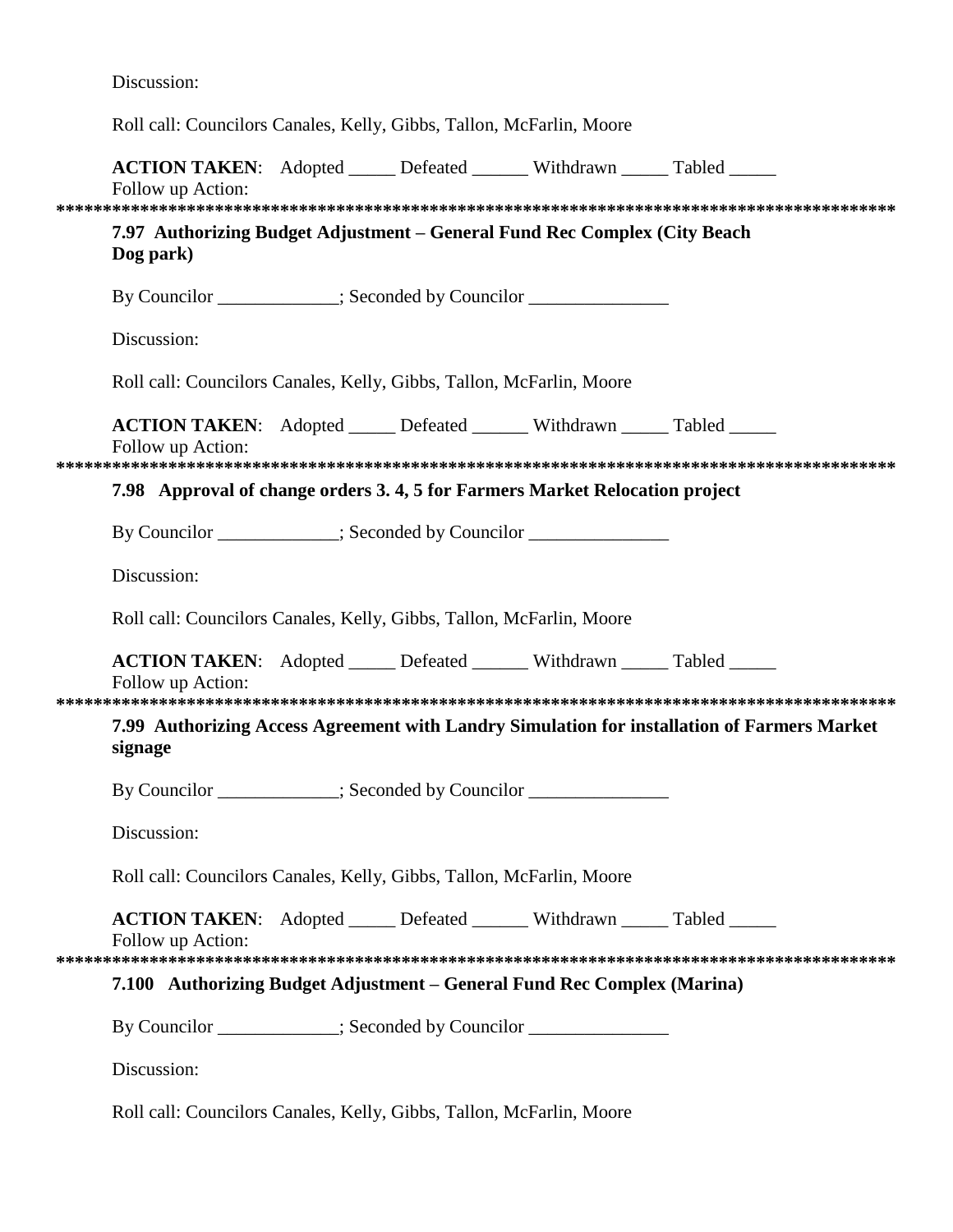|    | <b>ACTION TAKEN:</b> Adopted _____ Defeated ______ Withdrawn _____ Tabled _____<br>Follow up Action:                      |  |  |  |                                                                                                  |  |  |  |
|----|---------------------------------------------------------------------------------------------------------------------------|--|--|--|--------------------------------------------------------------------------------------------------|--|--|--|
|    |                                                                                                                           |  |  |  |                                                                                                  |  |  |  |
|    | placed on the agenda.                                                                                                     |  |  |  | The Board of the Plattsburgh Municipal Lighting Department requested Resolutions #7.101-7.103 be |  |  |  |
|    | 7.101 Authorizing MLD to Advertise for Bids                                                                               |  |  |  |                                                                                                  |  |  |  |
|    | By Councilor ___________; Seconded by Councilor _______________                                                           |  |  |  |                                                                                                  |  |  |  |
|    | Discussion:                                                                                                               |  |  |  |                                                                                                  |  |  |  |
|    | Roll call: Councilors Canales, Kelly, Gibbs, Tallon, McFarlin, Moore                                                      |  |  |  |                                                                                                  |  |  |  |
|    | <b>ACTION TAKEN:</b> Adopted _____ Defeated ______ Withdrawn _____ Tabled _____<br>Follow up Action:                      |  |  |  |                                                                                                  |  |  |  |
|    |                                                                                                                           |  |  |  |                                                                                                  |  |  |  |
|    | 7.102 Authorizing MLD to Write-off Unpaid Final Bills as required by the New York<br><b>Department of Public Service.</b> |  |  |  |                                                                                                  |  |  |  |
|    | By Councilor ___________; Seconded by Councilor _______________                                                           |  |  |  |                                                                                                  |  |  |  |
|    | Discussion:<br>Roll call: Councilors Canales, Kelly, Gibbs, Tallon, McFarlin, Moore                                       |  |  |  |                                                                                                  |  |  |  |
|    |                                                                                                                           |  |  |  |                                                                                                  |  |  |  |
|    | <b>ACTION TAKEN:</b> Adopted _____ Defeated ______ Withdrawn _____ Tabled _____<br>Follow up Action:                      |  |  |  |                                                                                                  |  |  |  |
|    | 7.103 Authorizing Travel Requests for MLD Personnel for the Year 2021                                                     |  |  |  |                                                                                                  |  |  |  |
|    | By Councilor ____________; Seconded by Councilor _______________________________                                          |  |  |  |                                                                                                  |  |  |  |
|    | Discussion:<br>Roll call: Councilors Canales, Kelly, Gibbs, Tallon, McFarlin, Moore                                       |  |  |  |                                                                                                  |  |  |  |
|    |                                                                                                                           |  |  |  |                                                                                                  |  |  |  |
|    | <b>ACTION TAKEN:</b> Adopted _____ Defeated ______ Withdrawn _____ Tabled _____<br>Follow up Action:                      |  |  |  |                                                                                                  |  |  |  |
| 8. | <b>EXECUTIVE SESSION:</b> (if applicable, on motion)                                                                      |  |  |  |                                                                                                  |  |  |  |
|    |                                                                                                                           |  |  |  |                                                                                                  |  |  |  |
|    |                                                                                                                           |  |  |  |                                                                                                  |  |  |  |

# **9. NEW BUSINESS:**

**\*\*\*\*\*\*\*\*\*\*\*\*\*\*\*\*\*\*\*\*\*\*\*\*\*\*\*\*\*\*\*\*\*\*\*\*\*\*\*\*\*\*\*\*\*\*\*\*\*\*\*\*\*\*\*\*\*\*\*\*\*\*\*\*\*\*\*\*\*\*\*\*\*\*\*\*\*\*\*\*\*\*\*\*\*\*\*\*\*\***

\_\_\_\_\_\_\_\_\_\_\_\_\_\_\_\_\_\_\_\_\_\_\_\_\_\_\_\_\_\_\_\_\_\_\_\_\_\_\_\_\_\_\_\_\_\_\_\_\_\_\_\_\_\_\_\_\_\_\_\_\_\_\_\_\_\_\_\_\_\_\_\_\_\_\_\_\_\_\_\_\_\_\_\_